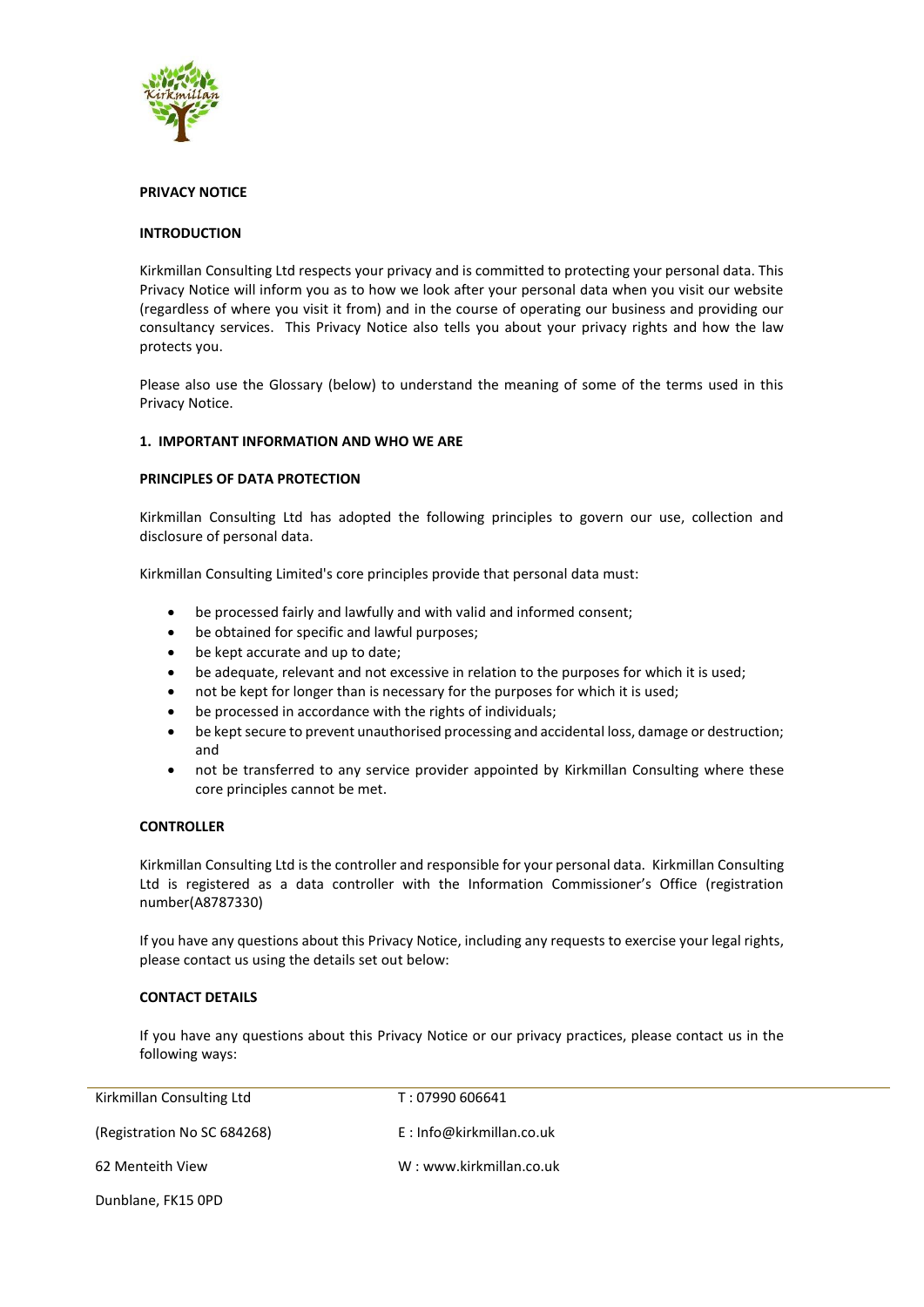

w: [www.kirkmillan.co.uk](http://www.kirkmillan.co.uk/) e: info@kirkmillan.co.uk t: 07990 606641

a: 62 Menteith View, Dunblane, FK15 0PD

You have the right to make a complaint at any time to the Information Commissioner's Office (ICO), the UK supervisory authority for data protection issues (*[www.ico.org.uk](http://www.ico.org.uk/)*). We would, however, appreciate the chance to deal with your concerns before you approach the ICO so please contact us in the first instance.

# **CHANGES TO THE PRIVACY NOTICE AND YOUR DUTY TO INFORM US OF CHANGES**

We keep our Privacy Notice under regular review. This version was last updated in December 2020.

It is important that the personal data we hold about you is accurate and current. Please keep us informed if your personal data changes during your relationship with us.

## **2. THE DATA WE COLLECT ABOUT YOU**

We collect your personal data when you provide it to us.

Personal data, or personal information, means any information about an individual from which that person can be identified. It does not include data where the identity has been removed (anonymous data).

We may collect, use, store and transfer different kinds of personal data about you which we have grouped together as follows:

**Identity Data** includes first name, maiden name, last name, username or similar identifier, marital status, title, date of birth and gender.

**Contact Data** includes billing address, email address and telephone numbers.

**Financial Data** includes bank account and payment card details.

**Transaction Data** includes details about payments to and from you and other details of services you have purchased from us.

**Profile Data** includes purchases or orders made by you, your interests, preferences and feedback.

**Usage Data** includes information about how you use our website and services.

**Marketing and Communications Data** includes your preferences in receiving marketing from us and your communication preferences.

| Kirkmillan Consulting Ltd   | T: 07990 606641          |
|-----------------------------|--------------------------|
| (Registration No SC 684268) | E: Info@kirkmillan.co.uk |
| 62 Menteith View            | W: www.kirkmillan.co.uk  |
| Dunblane, FK15 OPD          |                          |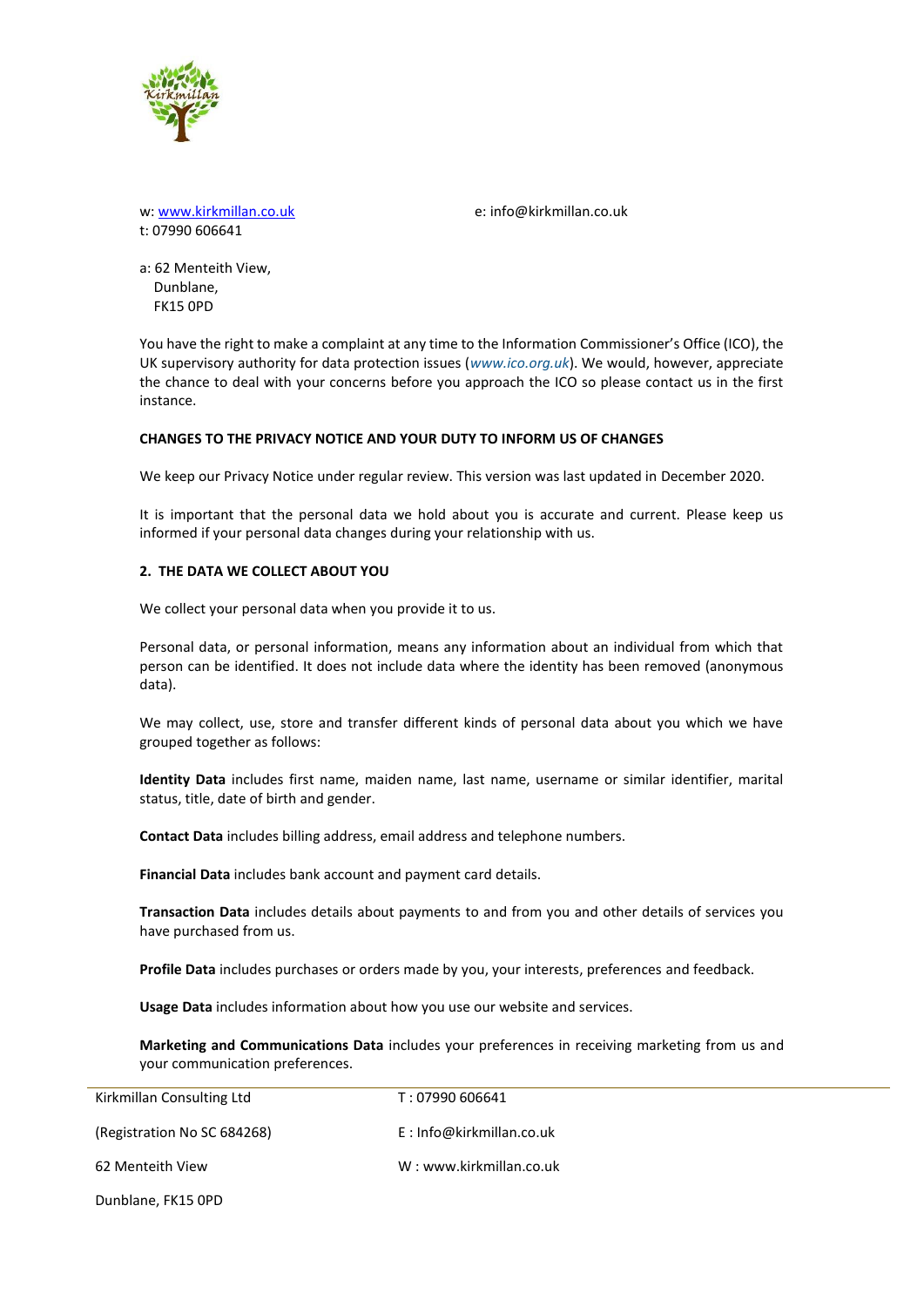

We do not collect any **Special Categories of Personal Data** about you (this includes details about your race or ethnicity, religious or philosophical beliefs, sex life, sexual orientation, political opinions, trade union membership, information about your health, and genetic and biometric data). Nor do we collect any information about criminal convictions and offences.

## **IF YOU FAIL TO PROVIDE PERSONAL DATA**

Where we need to collect personal data by law, or under the terms of a contract we have with you, and you fail to provide that data when requested, we may not be able to perform the contract we have or are trying to enter into with you (for example, to provide you with services). In this case, we may have to cancel a service you have with us but we will notify you if this is the case at the time.

## **3. HOW WE USE YOUR PERSONAL DATA**

We will only use your personal data when the law allows us to. Most commonly, we will use your personal data in the following circumstances:

Where we need to perform the contract, we are about to enter into or have entered into with you.

• Where it is necessary for our legitimate interests (or those of a third party) and your interests and fundamental rights do not override those interests.

Where we need to comply with a legal obligation.

Generally, we do not rely on consent as a legal basis for processing your personal data although we will get your consent before sending third party direct marketing communications to you via email or text message. You have the right to withdraw consent to marketing at any time by contacting us.

## **PURPOSES FOR WHICH WE WILL USE YOUR PERSONAL DATA**

We have set out below, in a table format, a description of all the ways we plan to use your personal data, and which of the legal bases we rely on to do so. We have also identified what our legitimate interests are where appropriate.

Note that we may process your personal data for more than one lawful ground depending on the specific purpose for which we are using your data. Please contact us if you need details about the specific legal ground, we are relying on to process your personal data where more than one ground has been set out in the table below.

| <b>Purpose/Activity</b>                                           | Type of data             | Lawful basis for processing including basis<br>of legitimate interest |
|-------------------------------------------------------------------|--------------------------|-----------------------------------------------------------------------|
| To register you as a new customer/ $\vert$ (a) Identity<br>client | (b) Contact              | Performance of a contract with you                                    |
| Kirkmillan Consulting Ltd                                         | T: 07990 606641          |                                                                       |
| (Registration No SC 684268)                                       | E: Info@kirkmillan.co.uk |                                                                       |
| 62 Menteith View                                                  | W: www.kirkmillan.co.uk  |                                                                       |
|                                                                   |                          |                                                                       |

Dunblane, FK15 0PD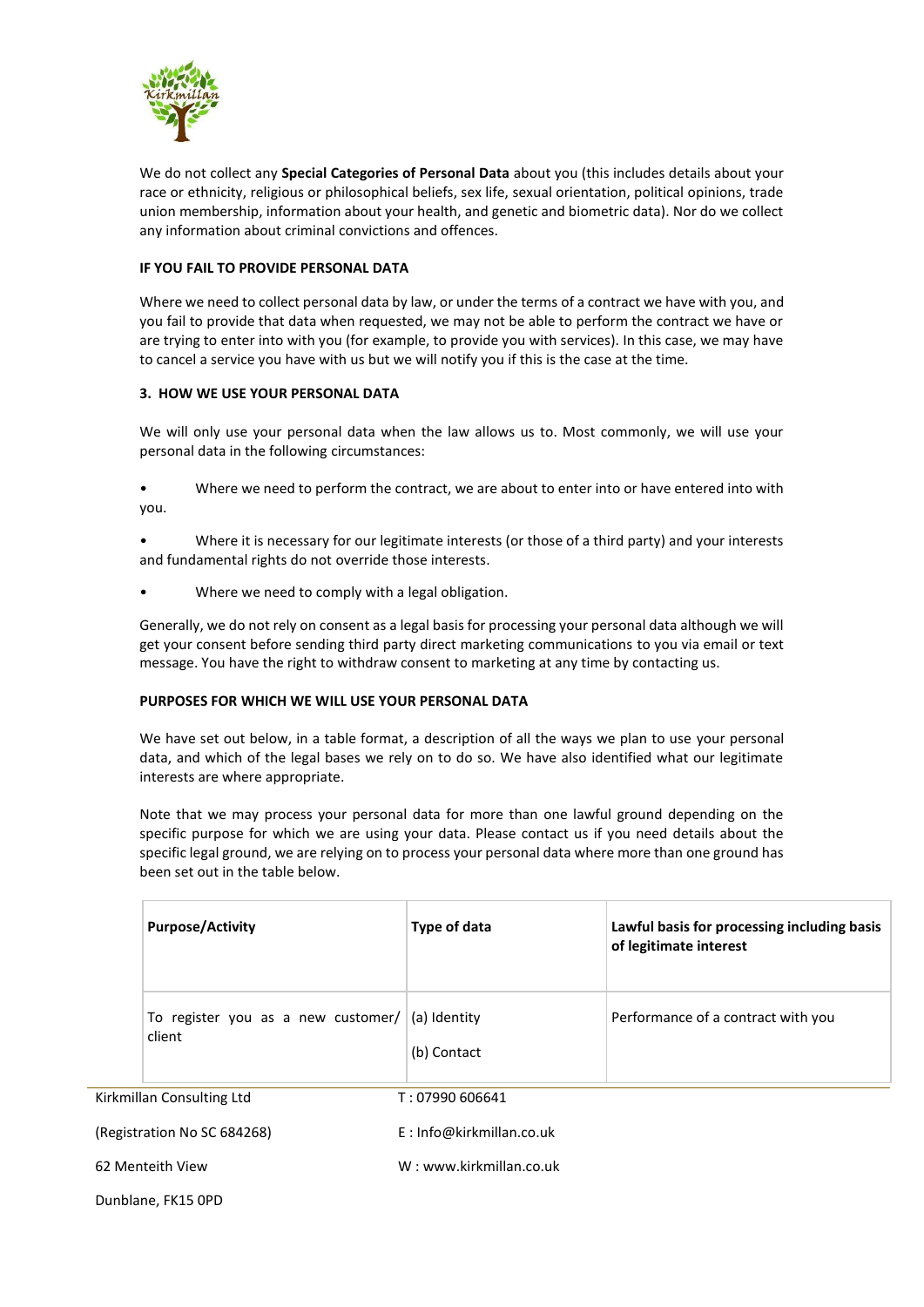

| To:                                                                                                                                                                                         | (a) Identity                                                                                               | (a) Performance of a contract with you                                                                                                                                                                                                                                                                      |
|---------------------------------------------------------------------------------------------------------------------------------------------------------------------------------------------|------------------------------------------------------------------------------------------------------------|-------------------------------------------------------------------------------------------------------------------------------------------------------------------------------------------------------------------------------------------------------------------------------------------------------------|
| (a) Manage payments, fees and charges<br>(b) Collect and recover money owed to<br>us                                                                                                        | (b) Contact<br>(c) Financial<br>(d) Transaction                                                            | (b) Necessary for our legitimate interests<br>(to recover debts due to us)                                                                                                                                                                                                                                  |
|                                                                                                                                                                                             | (e)<br>Marketing<br>and<br>Communications                                                                  |                                                                                                                                                                                                                                                                                                             |
| To manage our relationship with you<br>which will include notifying you about<br>changes to our terms or Privacy Notice                                                                     | (a) Identity<br>(b) Contact<br>(c)<br>Marketing<br>and<br>Communications                                   | (a) Performance of a contract with you<br>(b) Necessary to comply with a legal<br>obligation<br>(c) Necessary for our legitimate interests (to<br>keep our records updated and to study how<br>customers use our services)                                                                                  |
| To administer and protect our business<br>website<br>and<br>(including<br>our<br>troubleshooting, data analysis, testing,<br>system maintenance, support, reporting<br>and hosting of data) | (a) Identity<br>(b) Contact                                                                                | (a) Necessary for our legitimate interests<br>(for running our business, provision of<br>administration and IT services, network<br>security, to prevent fraud and in the context<br>of a business reorganisation or group<br>restructuring exercise)<br>(b) Necessary to comply with a legal<br>obligation |
| To use data analytics to improve our $\vert$ (a) Usage<br>website, services, marketing, customer<br>relationships and experiences                                                           |                                                                                                            | Necessary for our legitimate interests (to<br>define types of customers for our services,<br>to keep our website updated and relevant,<br>to develop our business and to inform our<br>marketing strategy)                                                                                                  |
| make<br>suggestions<br>To<br>recommendations to you about services<br>that may be of interest to you                                                                                        | and $(a)$ Identity<br>(b) Contact<br>(c) Usage<br>(d) Profile<br>Marketing<br>(e)<br>and<br>Communications | Necessary for our legitimate interests (to<br>develop our services and grow our<br>business)                                                                                                                                                                                                                |

Î.

## **COOKIES**

You can set your browser to refuse all or some browser cookies, or to alert you when websites set or

| Kirkmillan Consulting Ltd   | T:07990 606641           |
|-----------------------------|--------------------------|
| (Registration No SC 684268) | E: Info@kirkmillan.co.uk |
| 62 Menteith View            | W: www.kirkmillan.co.uk  |
| Dunblane, FK15 OPD          |                          |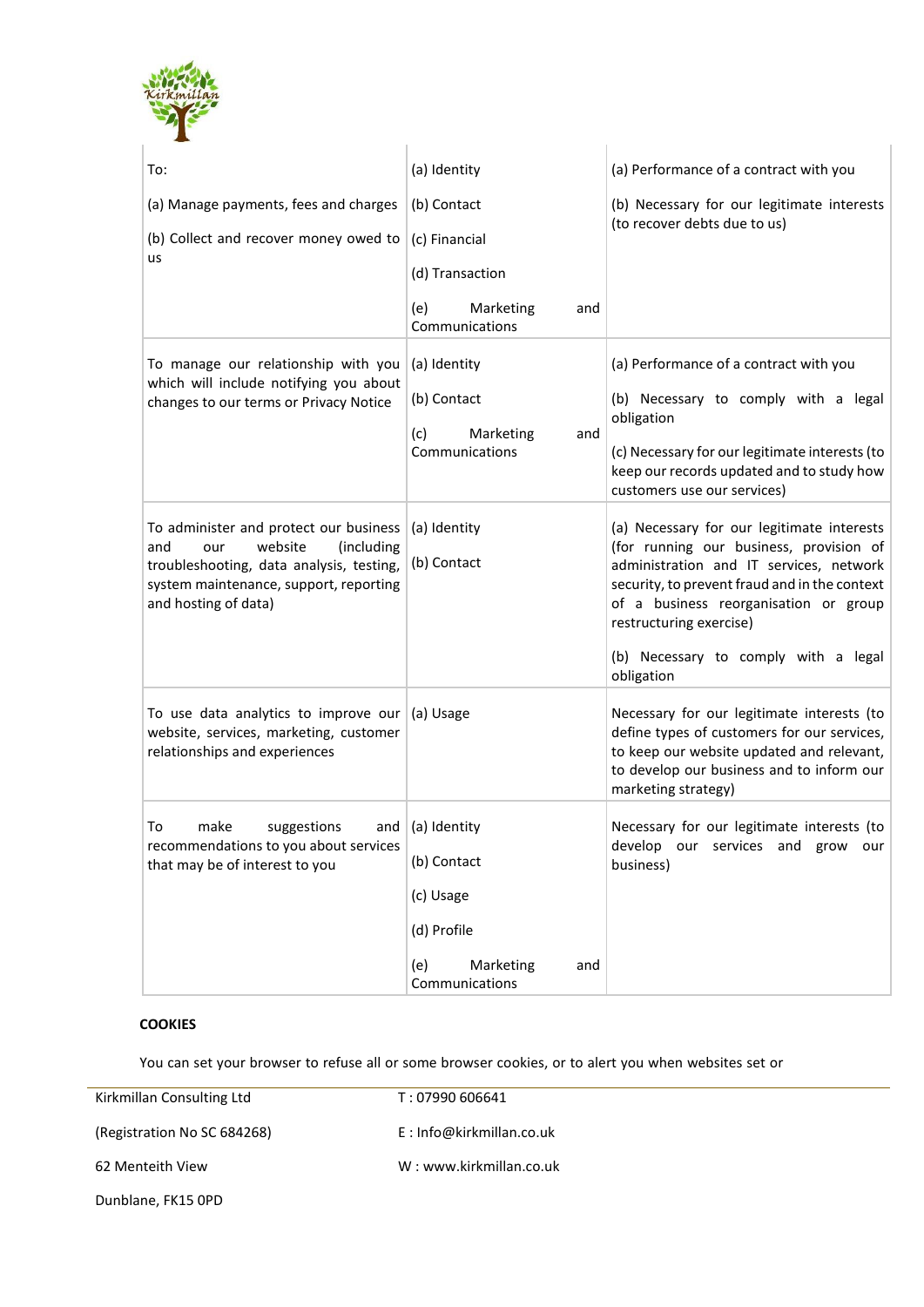

access cookies. If you disable or refuse cookies, please note that some parts of our website may become inaccessible or not function properly.

## **CHANGE OF PURPOSE**

We will only use your personal data for the purposes for which we collected it, unless we reasonably consider that we need to use it for another reason and that reason is compatible with the original purpose. If you wish to get an explanation as to how the processing for the new purpose is compatible with the original purpose, please contact us.

If we need to use your personal data for an unrelated purpose, we will notify you and we will explain the legal basis which allows us to do so.

Please note that we may process your personal data without your knowledge or consent, in compliance with the above rules, where this is required or permitted by law.

## **4. DISCLOSURES OF YOUR PERSONAL DATA**

We may share your personal data with the parties set out below for the purposes set out in the table *Purposes for which we will use your personal data* above.

- Subcontractors/ associates who provide consultancy services to clients of Kirkmillan Consulting on behalf of Kirkmillan Consulting
- **[**Service providers [acting as processors] who provide [IT and system administration services**]**.
- Professional advisers including lawyers, accountants and insurers who provide consultancy, legal, insurance and accounting services.
- HM Revenue & Customs, regulators and other authorities who require reporting of processing activities in certain circumstances.

We require all third parties to respect the security of your personal data and to treat it in accordance with the law. We do not allow our third-party service providers to use your personal data for their own purposes and only permit them to process your personal data for specified purposes and in accordance with our instructions.

## **5. INTERNATIONAL TRANSFERS**

We do not transfer your personal data outside the European Economic Area (**EEA**).

## **6. DATA SECURITY**

We have put in place appropriate security measures to prevent your personal data from being accidentally lost, used or accessed in an unauthorised way, altered or disclosed. In addition, we limit access to your personal data to those employees, agents, contractors and other third parties who have a business need to know. They will only process your personal data on our instructions and they are subject to a duty of confidentiality.

We have put in place procedures to deal with any suspected personal data breach and will notify you and any applicable regulator of a breach where we are legally required to do so.

| Kirkmillan Consulting Ltd   | T: 07990 606641          |
|-----------------------------|--------------------------|
| (Registration No SC 684268) | E: Info@kirkmillan.co.uk |
| 62 Menteith View            | W: www.kirkmillan.co.uk  |
| Dunblane, FK15 OPD          |                          |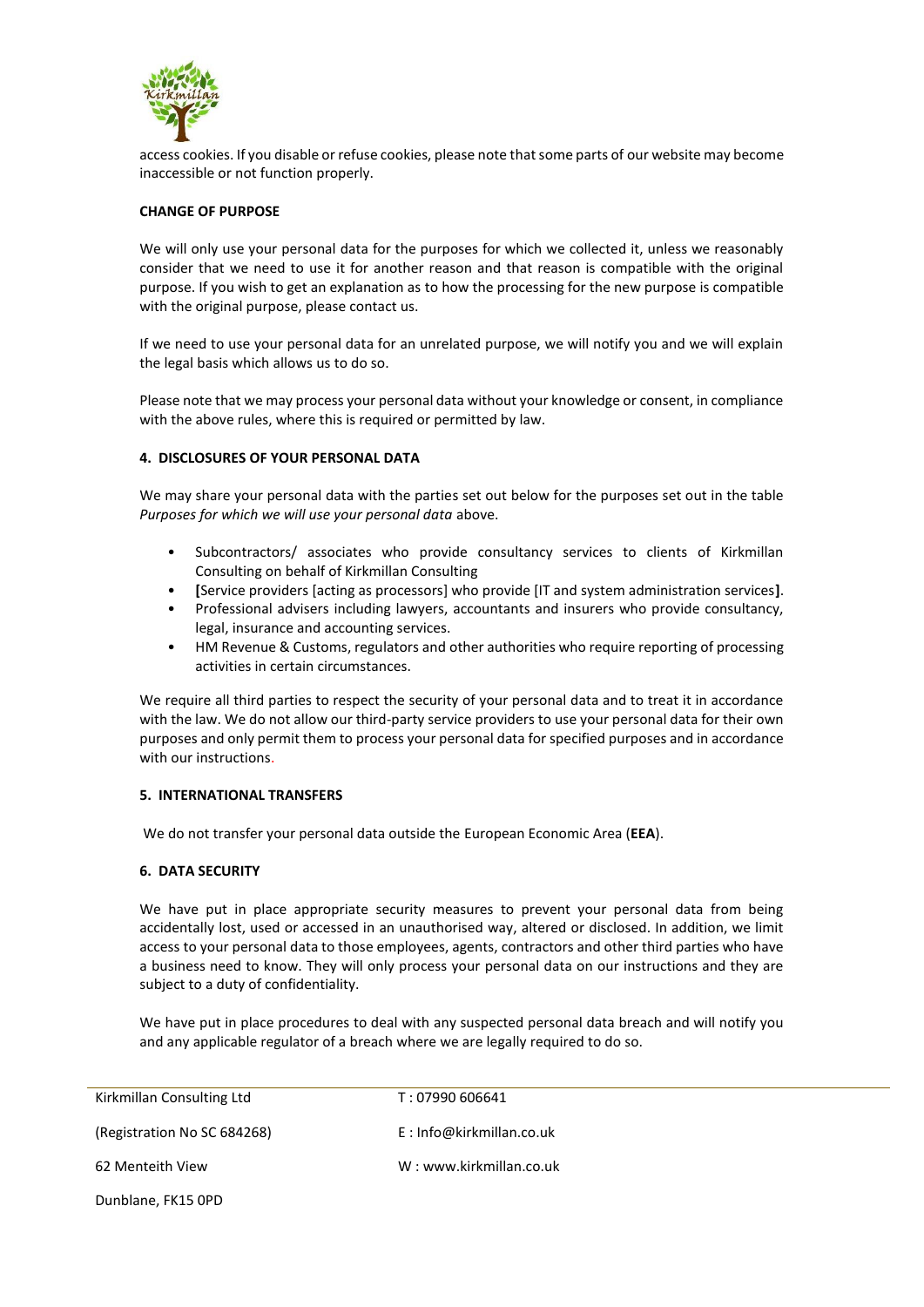

#### **HOW LONG WILL YOU USE MY PERSONAL DATA FOR?**

We will only retain your personal data for as long as reasonably necessary to fulfil the purposes we collected it for, including for the purposes of satisfying any legal, regulatory, tax, accounting or reporting requirements. We may retain your personal data for a longer period in the event of a complaint or if we reasonably believe there is a prospect of litigation in respect to our relationship

with you.

To determine the appropriate retention period for personal data, we consider the amount, nature and sensitivity of the personal data, the potential risk of harm from unauthorised use or disclosure of your personal data, the purposes for which we process your personal data and whether we can achieve those purposes through other means, and the applicable legal, regulatory, tax, accounting or other requirements.

#### **8. YOUR LEGAL RIGHTS**

Under certain circumstances, you have rights under data protection laws in relation to your personal data.

You have the right to:

**Request access** to your personal data (commonly known as a "data subject access request"). This enables you to receive a copy of the personal data we hold about you and to check that we are lawfully processing it.

**Request correction** of the personal data that we hold about you. This enables you to have any incomplete or inaccurate data we hold about you corrected, though we may need to verify the accuracy of the new data you provide to us.

**Request erasure** of your personal data. This enables you to ask us to delete or remove personal data where there is no good reason for us continuing to process it. You also have the right to ask us to delete or remove your personal data where you have successfully exercised your right to object to processing, where we may have processed your information unlawfully or where we are required to erase your personal data to comply with law. Note, however, that we may not always be able to comply with your request of erasure for specific legal reasons which will be notified to you, if applicable, at the time of your request.

**Object to processing** of your personal data where we are relying on a legitimate interest (or those of a third party) and there is something about your particular situation which makes you want to object to processing on this ground as you feel it impacts on your fundamental rights and freedoms. You also have the right to object where we are processing your personal data for direct marketing purposes. In some cases, we may demonstrate that we have compelling legitimate grounds to process your information which override your rights and freedoms.

**Request restriction of processing** of your personal data. This enables you to ask us to suspend the processing of your personal data in the following scenarios:

| Kirkmillan Consulting Ltd   | T: 07990 606641            |
|-----------------------------|----------------------------|
| (Registration No SC 684268) | $E:$ Info@kirkmillan.co.uk |
| 62 Menteith View            | W: www.kirkmillan.co.uk    |
| Dunblane, FK15 OPD          |                            |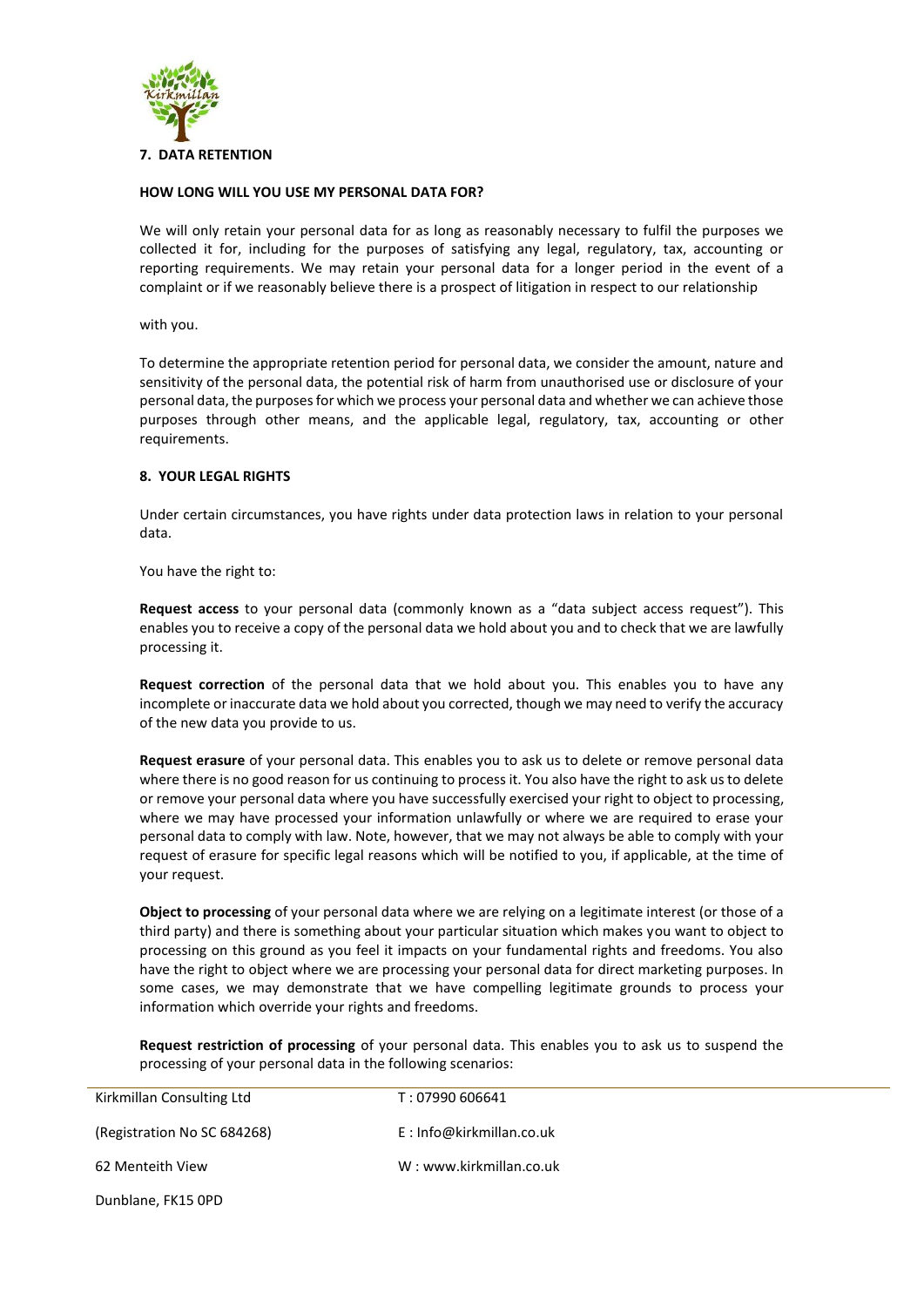

- If you want us to establish the data's accuracy.
- Where our use of the data is unlawful but you do not want us to erase it.

• Where you need us to hold the data even if we no longer require it as you need it to establish, exercise or defend legal claims.

• You have objected to our use of your data but we need to verify whether we have overriding legitimate grounds to use it.

**Request the transfer** of your personal data to you or to a third party. We will provide to you, or a third party you have chosen, your personal data in a structured, commonly used, machine-readable format. Note that this right only applies to automated information which you initially provided consent for us to use or where we used the information to perform a contract with you.

**Withdraw consent at any time** where we are relying on consent to process your personal data. However, this will not affect the lawfulness of any processing carried out before you withdraw your consent. If you withdraw your consent, we may not be able to provide certain services to you. We will advise you if this is the case at the time you withdraw your consent.

If you wish to exercise any of the rights set out above, please contact us.

You will not have to pay a fee to access your personal data (or to exercise any of the other rights). However, we may charge a reasonable fee if your request is clearly unfounded, repetitive or excessive. Alternatively, we could refuse to comply with your request in these circumstances.

## **WHAT WE MAY NEED FROM YOU**

We may need to request specific information from you to help us confirm your identity and ensure your right to access your personal data (or to exercise any of your other rights). This is a security measure to ensure that personal data is not disclosed to any person who has no right to receive it. We may also contact you to ask you for further information in relation to your request to speed up our response.

## **TIME LIMIT TO RESPOND**

We try to respond to all legitimate requests within one month. Occasionally it could take us longer than a month if your request is particularly complex or you have made a number of requests. In this case, we will notify you and keep you updated.

## **9. GLOSSARY**

## **LAWFUL BASIS**

**Legitimate Interest** means the interest of our business in conducting and managing our business to enable us to give you the best service and the best and most secure experience. We make sure we consider and balance any potential impact on you (both positive and negative) and your rights before we process your personal data for our legitimate interests. We do not use your personal data for activities where our interests are overridden by the impact on you (unless we have your consent or are otherwise required or permitted to by law). You can obtain further information about how we assess our legitimate interests against any potential impact on you in respect of specific activities by contacting us.

| Kirkmillan Consulting Ltd   | T: 07990 606641          |
|-----------------------------|--------------------------|
| (Registration No SC 684268) | E: Info@kirkmillan.co.uk |
| 62 Menteith View            | W: www.kirkmillan.co.uk  |
| Dunblane, FK15 OPD          |                          |